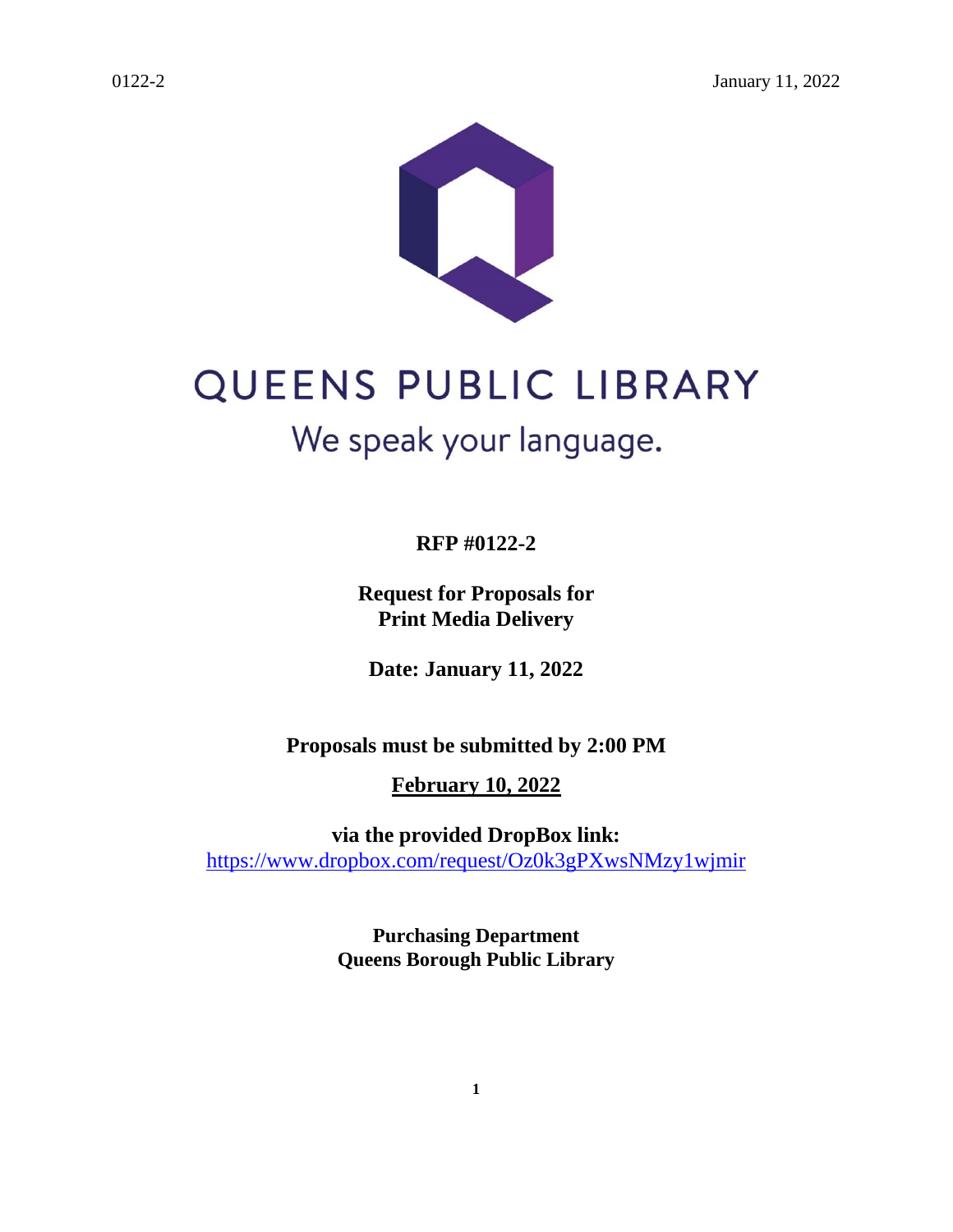# **TABLE OF CONTENTS**

| III.        |  |
|-------------|--|
| IV.         |  |
| $V_{\cdot}$ |  |
| VI.         |  |
|             |  |
|             |  |

The following documents are incorporated into this RFP: Attachment 1- Forms Attachment 2- Standard Terms/ Insurance Attachment 3- Local Law 34 Exhibit A- Library Locations and Newspaper Delivery Schedule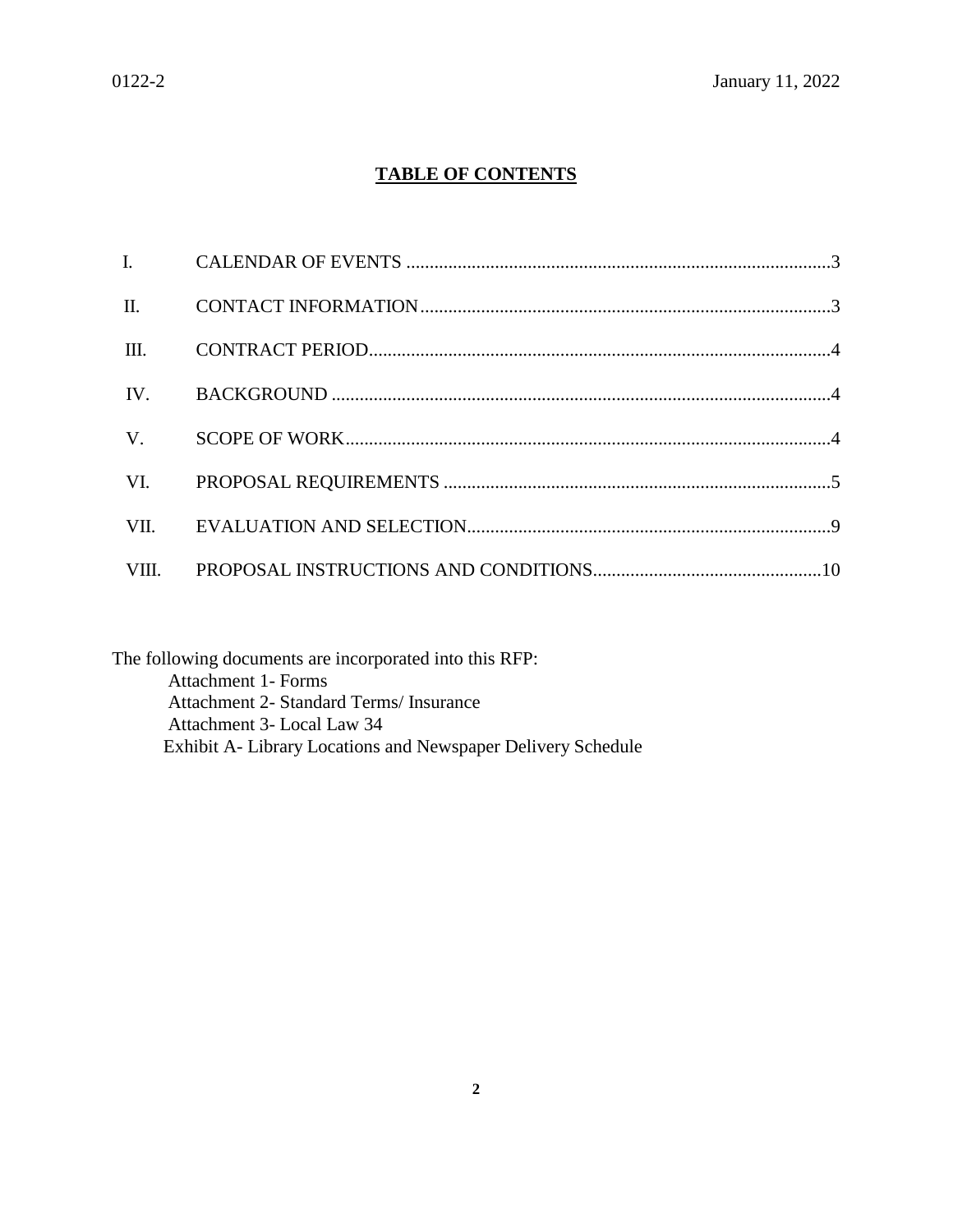The Queens Public Library (the "Library"), hereby solicits proposals from experienced and qualified firms and individuals (hereinafter referred to as "Proposers") in response to this Request for Proposals ("RFP") to provide print media delivery services to the Library's automated book return machines or other designated areas at various community libraries throughout Queens New York.

# **I. CALENDAR OF EVENTS**

| <b>Issuance of RFP</b>                      | January 11, 2022                     |
|---------------------------------------------|--------------------------------------|
| Deadline for Questions                      | January 26, 2022                     |
| <b>Proposal Due Date</b>                    | <b>February 10, 2022</b>             |
| Interviews, if performed                    | TRD                                  |
| Award/ and Notification to<br>All Proposers | At the conclusion of the RFP process |

# **II. CONTACT INFORMATION**

The Library's designated contacts for this RFP, as of the date hereof, are Cristina Polychronopoulos, Procurement Coordinator, Xavier Cerda, Assistant Director of Procurement and William Funk, Vice President of Procurement Management. Questions regarding this RFP should be sent to: [RFPcontact@queenslibrary.org](mailto:RFPcontact@queenslibrary.org) on or before January 26, 2022. Responsesto any questions received will be posted on the Library's web site at [https://www.queenslibrary.org/about-us/procurement](https://www.queenslibrary.org/about-us/procurement-opportunities)[opportunities](https://www.queenslibrary.org/about-us/procurement-opportunities) as they are received. No other communication of questions and answers will be made.

Proposals are to be uploaded to DropBox using this link:

<https://www.dropbox.com/request/Oz0k3gPXwsNMzy1wjmir>

The Library will not provide reimbursement for any costs or expenses incurred in connection with this RFP, including the costs of preparing and submitting a response, providing any additional information or attending an interview. All material that is submitted in response to this RFP will become the sole property of the Library. The Library expressly reserves the right to utilize any and all ideas submitted in the proposals received unless covered by legal patent or proprietary rights, any of which **must** be clearly indicated in the proposal submitted in response to the RFP.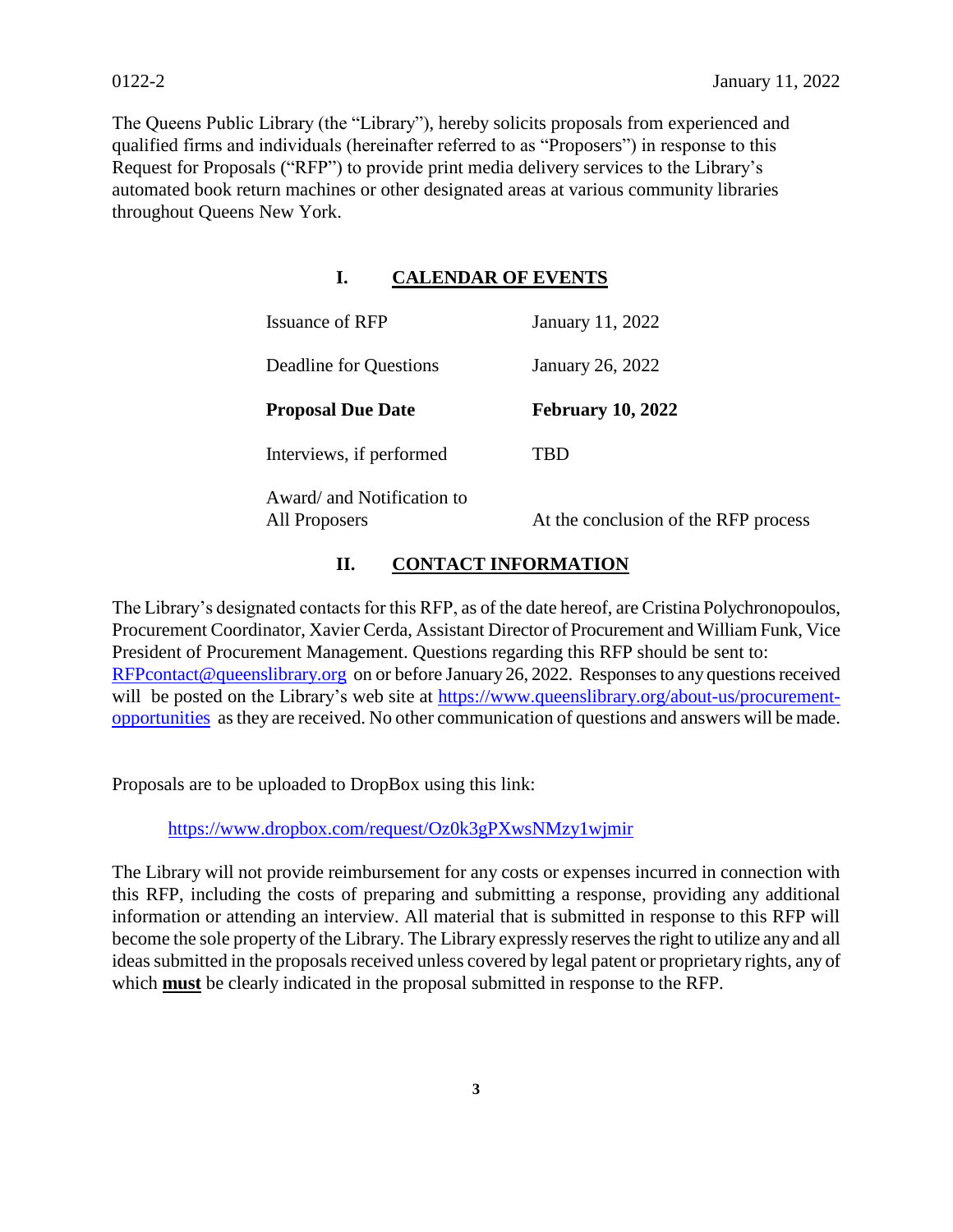Interviews and product demonstrations of the top-qualifying Proposers may be conducted at the Library's discretion on a specific day or days to be disclosed later in the RFP process. All topqualifying Proposers will be notified of the exact interview date(s) in advance.

#### **III. CONTRACT PERIOD**

The term of the awarded contract will be for a (3) three year period with (2) two one year options to renew at the Library's discretion. The Library may terminate the contract at any time, in its sole discretion, upon written notice.

#### **IV. BACKGROUND**

The Library is an independent not-for-profit corporation. It is one of the largest and most innovative libraries in the world and one of the three New York City library systems. The Library consists of a Central Library and other facilities located throughout the County of Queens in the State of New York. For a complete listing of current facilities, please visit the Library's webpage: <https://www.queenslibrary.org/about-us/locations/?view=all>

The Queens Borough Public Library ("the Library") serves 2.3 million Queens residents, with an extensive collection of books, reference materials, periodicals, government documents, video and audiocassettes, records, compact discs, DVDs, and photographs and maps. The Library has a computerized integrated circulation and catalog system, state-of-the-art computer equipment in all community libraries, and the ability to provide information through free Internet access and facsimile machines to the public. The Library offers a wide variety of reading, writing, and literacy programs, and functions as an integral part of the Queens community.

The Library's mission is to provide information to the public; we do this in many formats in order to reach as many people as possible. The Library needs to have news in print media to succeed in providing information as widely as possible. Print news media is the way many traditional Library users get their news. Having limited or no access to other content delivery formats, the Library is the place where they can receive up- to- date information regarding current events. If the Library were unable to provide this information in a timely fashion it would be to the detriment of our communities.

#### **V. SCOPE OF WORK**

As a single delivery for each location, the successful proposer shall deliver and deposit in a dry, untorn and readable condition, all current newspapers as per Exhibit A- Library Locations and Newspaper Delivery Schedule, into the Library's automated book return machines. The Library shall provide the successful proposer with Library cards to access the automated book returns. The successful proposer shall be charged a \$5.00 fee by the Library to replace any lost or stolen library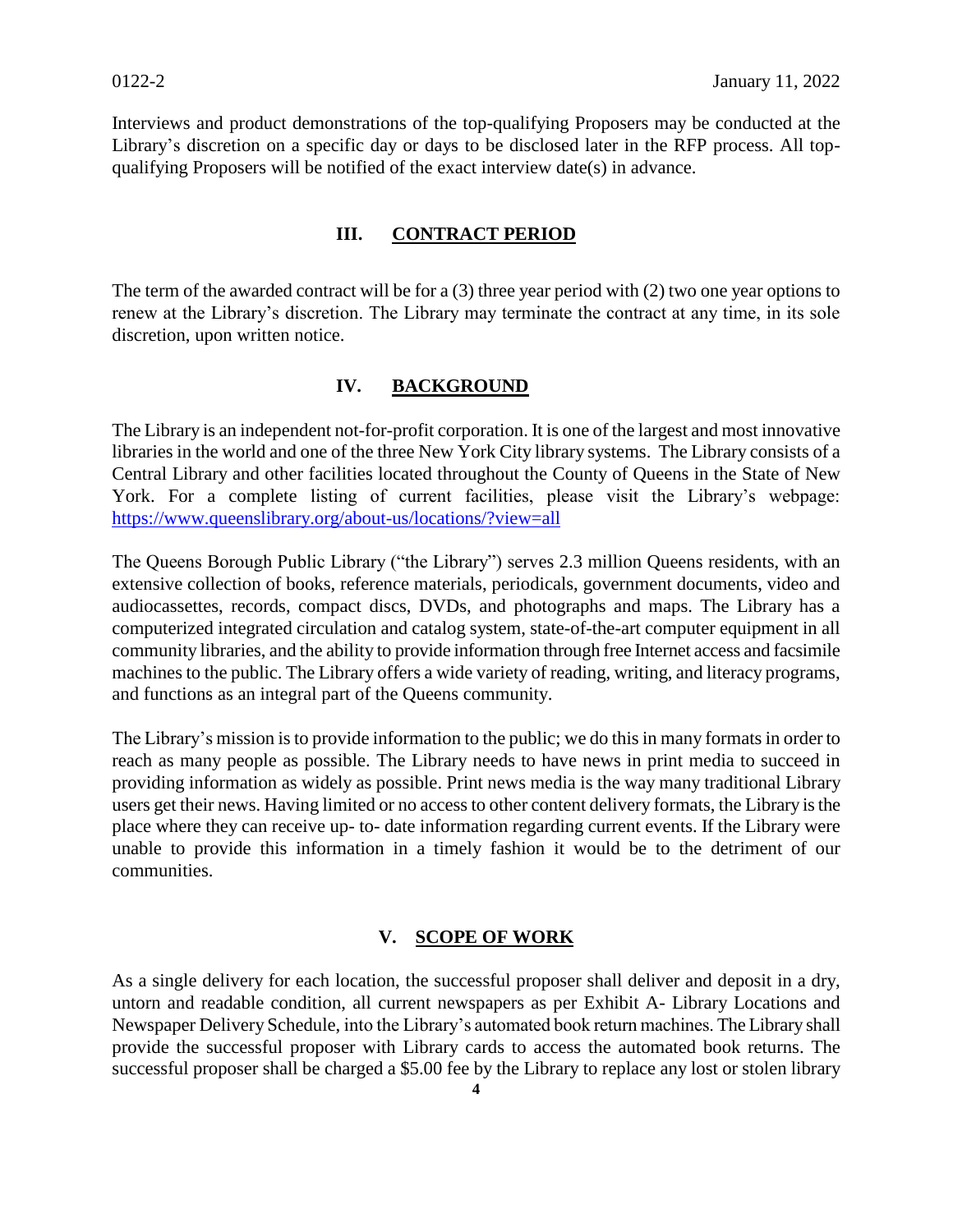cards. In addition, the successful proposer shall be charged a \$5.00 fee for any lost or stolen key. To complete a successful deposit of newspapers into the automated book return, the successful proposer shall be required to swipe a Library card once and insert the deposit three times. On the third attempt the deposit will be accepted.

Note: the dimensions of the opening of the automated book return is 11.75 inches wide by 4 inches in height, and due to the small size of the opening, the successful bidder will be required to make multiple deposits of publications into the automated book return.

In the event a library location does not have an automated book return machine at a specific location, the Library shall provide a designated area for newspapers to be deposited. All deliveries must occur no later than 8:00 AM. The Library will be providing keys to return slots and front gates to complete the delivers at these locations.

All newspapers shall be provided by the successful proposer to the Library at cover price without mark-up. The successful proposer shall be compensated by the Library at a per delivery fee for any newspapers delivered to each location. Any bags required by the successful proposer shall be provided by the successful proposer at its costs and part of the successful proposer's per delivery fee.

In the event that an automated book return machine does not accept a delivery or only accepts a partial delivery, at a specific library location, the successful proposer shall use an alternate safe place for delivery. Please see Exhibit A- Library Locations and Newspaper Delivery Schedule for the schedule of library opening hours. The successful proposer shall be compensated for the attempted initial delivery at the proposer's delivery fee.

Throughout the term of the engagement, the Library reserves the right to modify Exhibit A- Library Locations and Newspaper Delivery Schedule. Such modifications may include but are not limited to adding or deleting library locations, changing library hours, and adding or deleting specific newspapers.

# **VI. PROPOSAL REQUIREMENTS**

The following is a list of the information that must be provided in the Proposal. A proposal that does not include all the information requested below may be deemed non-responsive and subject to rejection. **Proposals should respond to all areas listed below, in the order listed.**

Proposers shall indicate in their proposals what information, if any, is proprietary and confidential. Proposers are hereby advised that the Library is subject to the New York State Freedom of Information Law ("FOIL"). Material marked "Confidential and Proprietary" will be treated as such to the extent consistent with the Library's obligations under FOIL or any other applicable laws, rules or regulations.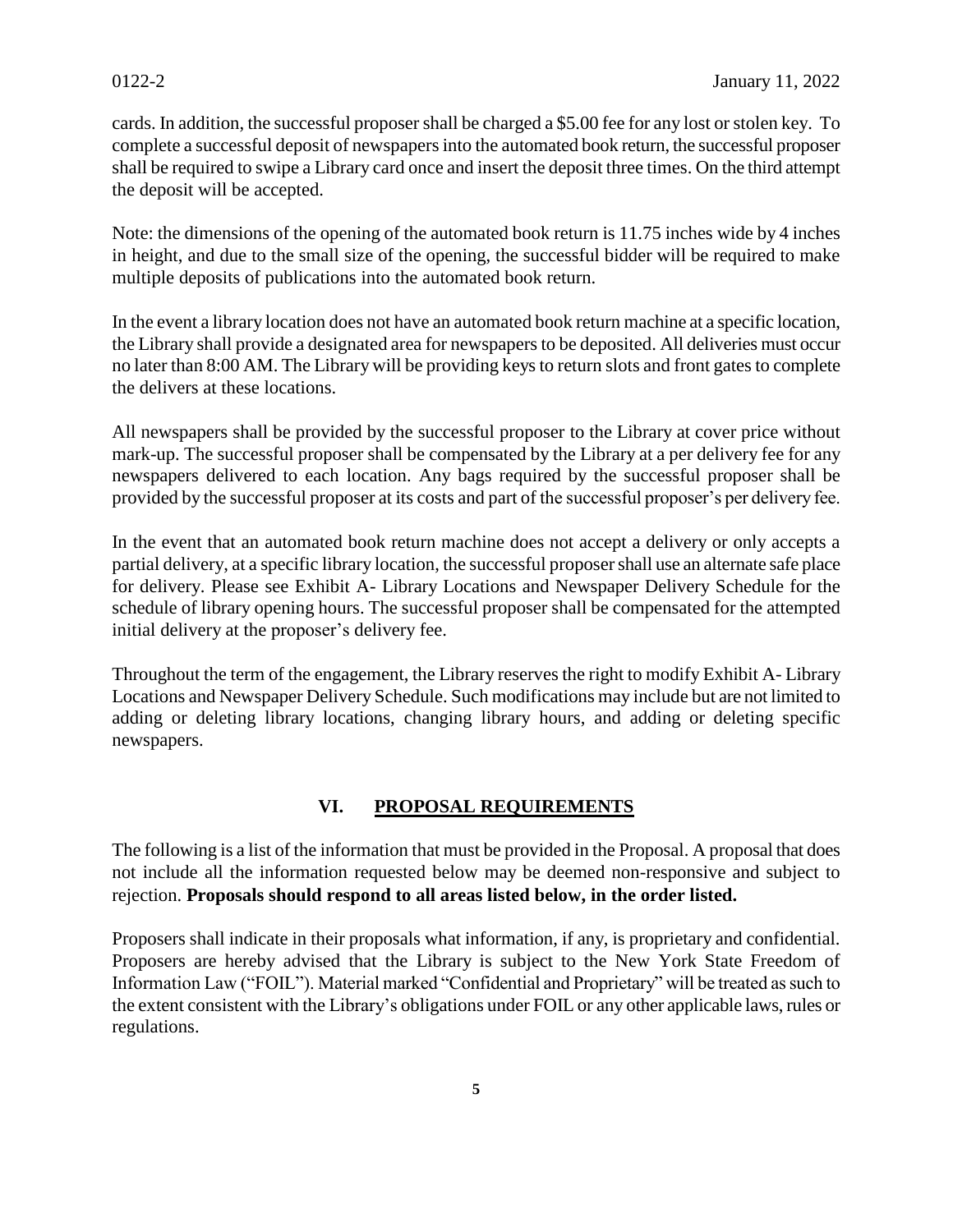# **A. Management and Qualifications**

In setting forth its qualifications, each Proposer shall provide the information requested below, as appropriate. Responses to this Section should be limited to 12 single-sided pages in total (not including resumes), and shall be prepared on 8½ x 11-inch paper using at least 12-point type with standard margins no less than 1".

# **Cover Letter (2 page limit)**

A cover letter, which shall be considered an integral part of the proposal, shall be bound with the proposal and signed by the individual authorized to bind the Proposer contractually. In signing the cover letter, the Proposer agrees to be bound by the terms of this RFP and its submission hereunder for no less than 180 days. The cover letter shall contain a statement that the Proposer's work for the Library will not create any conflict of interest. If your firm believes that a conflict may arise, the nature of the conflict should be described.

# **General Information (20 page limit)**

- 1. Provide the firm's legal name, address, tax ID number and state of incorporation for the contracting entity submitting the proposal.
- 2. Provide a brief description of your firm, its history and ownership structure, and its number of employees. Also, include any significant developments, or organization, ownership or financial structure changes that have occurred in the last three (3) years, or that you anticipate in the future.
- 3. Provide the name, title, address, telephone, fax number and e-mail address of the individual the Library should contact with respect to your proposal.
- 4. Provide a summary of your firm's experience performing the listed in the Scope of Service, with specific references to work for not-for-profit corporations, library systems or other likeentities.
- 5. Discuss why your firm is well suited to provide these services to the Library.
- 6. To the maximum extent possible, identify the individual(s) who will perform the tasks outlined in the Scope of Services.
- 7. Identify any additional services not covered in the Scope of Service sections that your firm believes may be of particular value to the Library. Please describe why you believe these services to be relevant.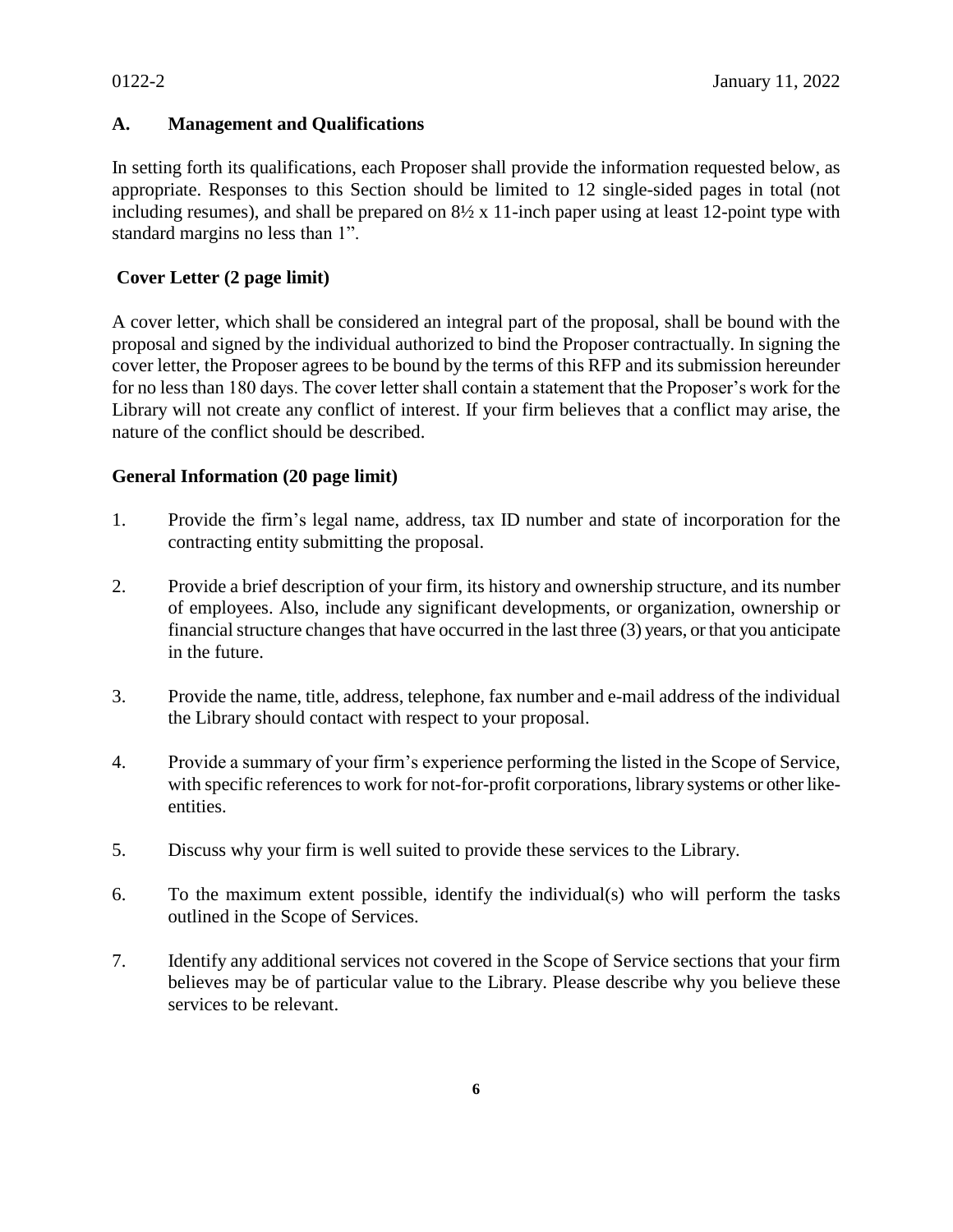- 8. Identify any services listed in the Scope of Services your firm is not able to perform and explain why you are not able to perform these services. In addition, please identify any newspapers that your firm is unable to provide that is listed in Exhibit A-Library Locations and Newspaper Delivery Schedule.
- 9. Provide a minimum of three (3) recent clients as referencesthat best represent your ability to perform the tasks described in this RFP (a "Reference Client"). Provide the Reference Client's name, contact person, title, address, and telephone number. Please provide details on the work performed for each Reference Client, including, the length of any contract and explanation of how the work performed is similar to the work required by the Library, as well as any other pertinent information relevant to representing your qualifications to perform the work.
- 10. Explain how you will safeguard and keep confidential the data and information provided by the Library to you.
- 11. Provide copies of your two (2) most recent audited financial statements. If audited financial statements are not available, please explain why and identify how the Library can assess the financial condition of your firm.
- 12. Identify any sub-contractors that you plan to utilize as part of your proposed team.
- 13. Discuss any past or present civil or criminal legal investigations, litigation or regulatory action involving your firm or any of its employees that could impact your role or ability to serve as a consultant to the Library. If none, include a statement that there are no past or present civil or criminal legal investigations, or pertinent litigation and or regulatory actions that could impact your firm's ability to serve in the required capacity.
- 14. Identify the nature of any potential conflict of interest your firm or any proposed subconsultants might have in providing consulting services under this RFP to the Library.
	- (a) Discuss fully any conflicts of interest, actual or potential, which might arise in connection with your firm's involvement with the Library. If your firm believes that a conflict of interest might arise, please describe how such conflict would be resolved.
	- (b) State whether your firm represents any party that is or may be adverse to the Library.

You must certify in writing that your representation of the Library will not create any conflict of interest involving that firm.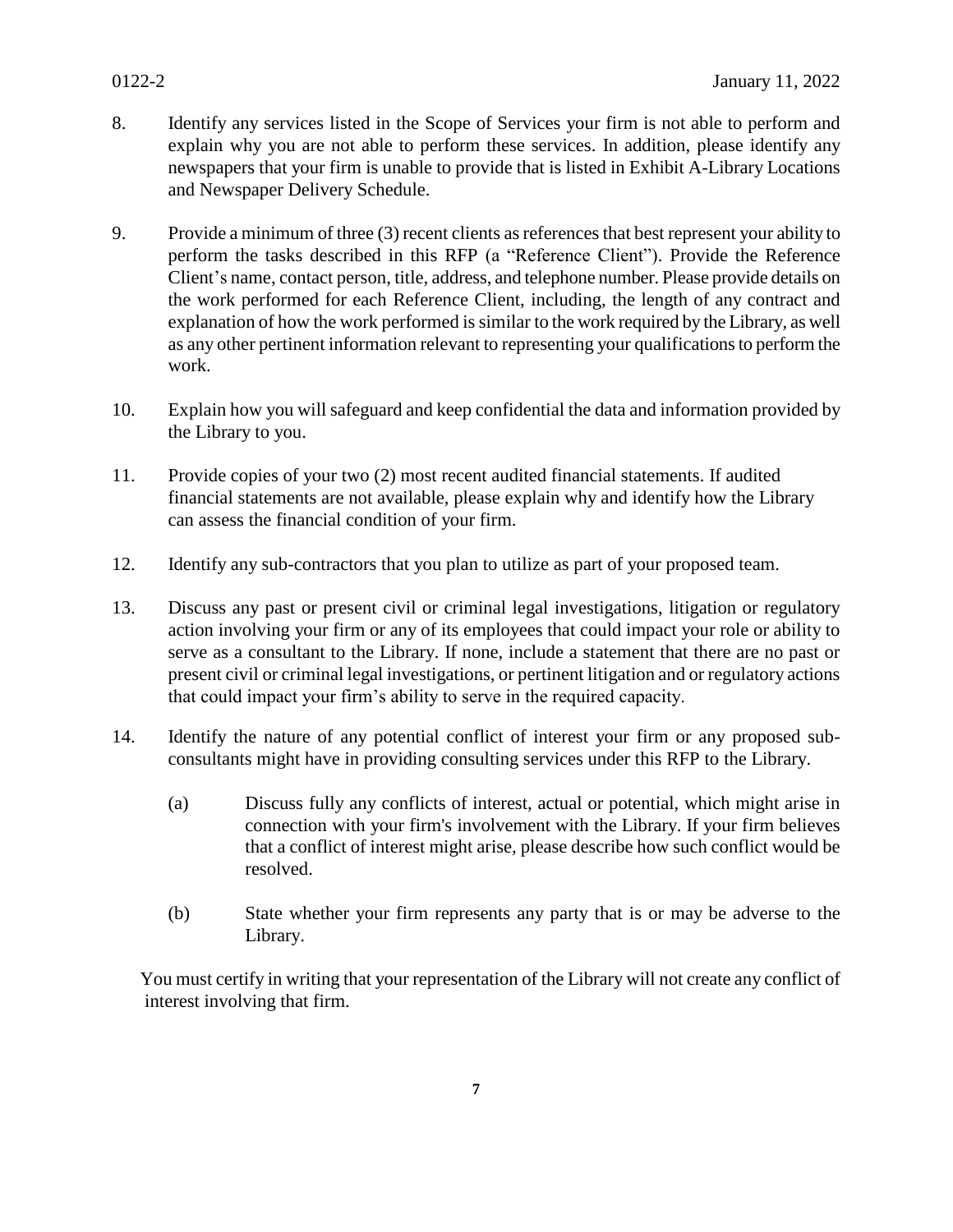# **B. Cost (Not counted towards page limit)**

Proposals shall include the following with respect to costs and rates contemplated under this RFP:

1. Proposer's per location delivery fee shall cover the delivery of all newspapers as required by the Library as per Exhibit A- Library Locations and Newspaper Delivery Schedule, and the scope of services. In submitting its proposal, proposer agrees that the per location delivery fee shall remain fixed and firm for the first two (2) years of the contract term. Increases for years three, four and five of the contract shall be subject to the annual January increase in the Consumer Price Index for New York, Northern New Jersey, and Long Island, as set forth by the U.S. Department of Labor, Bureau of Labor Statistics for each of the preceding contract years (i.e., the CPI for year 2). The Proposer that is awarded a contract under this RFP shall have the sole responsibility to submit to the Library a service rate adjustment request thirty (30) days prior to the effective date of the price increase, providing a copy of the index and other supporting documentation necessary to substantiate the request. Using the table format provided below, provide the per library location delivery fee.

Per Location Delivery Fee: **\$**

# **NOTE: Failure to provide your cost proposal as requested in item will be grounds for determining a proposal to be non-responsive.**

#### **C. Other (Not counted towards page limit)**

- 1. Proposers must either provide a statement accepting the terms and conditions in the Library's Standard Terms, Attachment 2, or must alternately identify any exceptions taken to the terms and conditions. If exceptions are taken, the Proposer must clearly identify the language that is being taken exception to and provide the suggested alternate language for each such exception. The nature and extent of exceptions, if any, taken by the Proposer to the Library's terms and conditions will be a factor considered in evaluating proposals. Proposers that demonstrate a willingness to accept the Library's terms and conditions will be given more favorable consideration by the Library.
- 2. Proposers shall indicate in their proposals what information, if any, is proprietary and confidential. Proposers are hereby advised that the Library is subject to the New York State Freedom of Information Law ("FOIL"). Material marked "Confidential and Proprietary" will be treated as such to the extent consistent with the Library's obligations under FOIL or any other applicable laws, rules or regulations, and will not otherwise be disclosed by the Library except as necessary for the evaluation of proposals.
- 3. Proposers shall confirm that they will meet the insurance obligations in Attachment 2.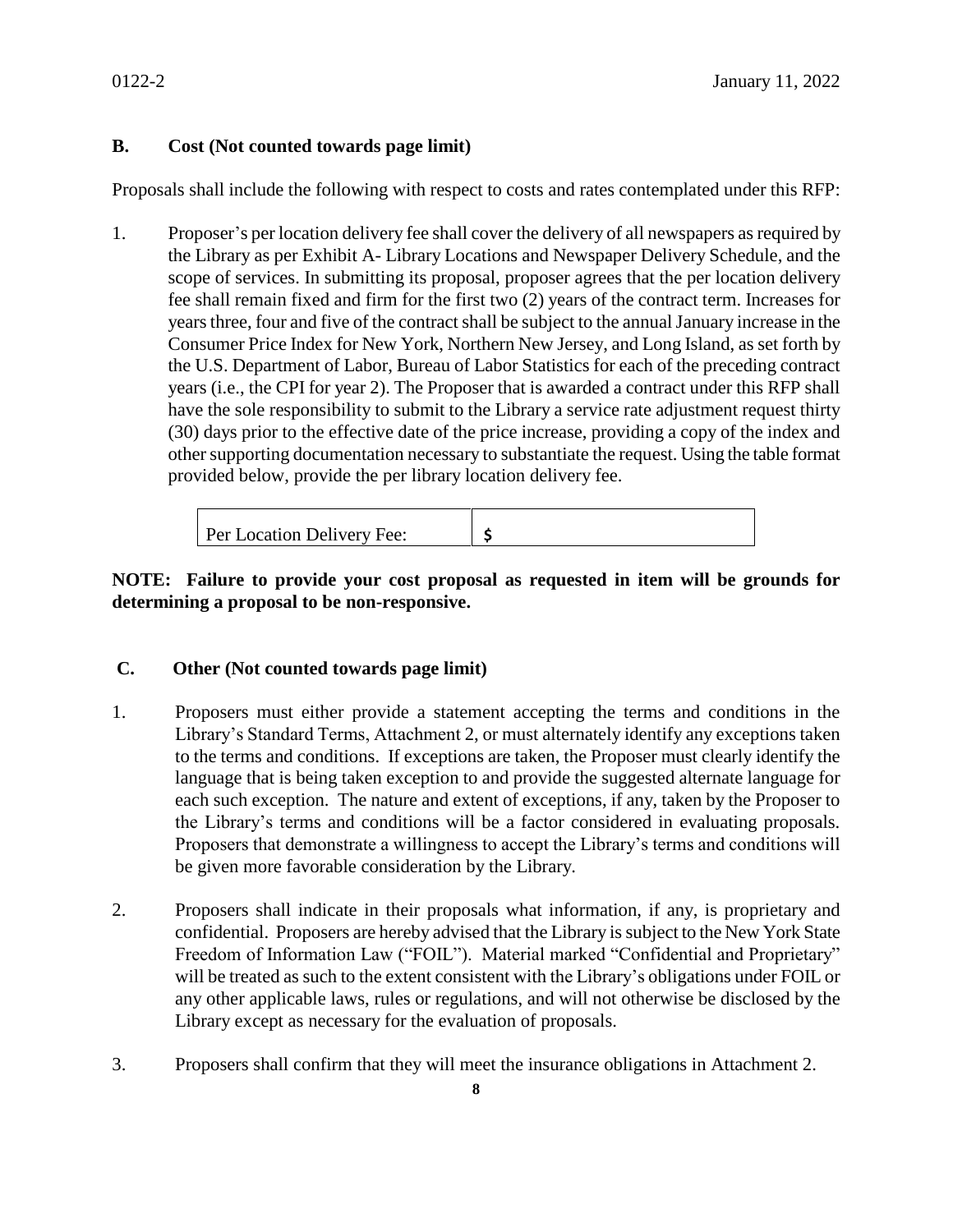# **VII. EVALUATION AND SELECTION**

#### **A. Evaluation Criteria**

A Selection Committee consisting of Library staff will evaluate the properly received proposals. This Selection Committee will make its recommendations to the Library for its determination as to its award of a contract. The Selection Committee will consider the following factors, though not necessarily listed in the order of importance, in considering proposals:

- 1. The firm's previous experience in providing the proposed services to not-for-profit corporations, library systems, public sector and other similar clients. (25 points)
- 2. The qualifications, expertise, prior experience, and availability of the proposer including expertise and experience pertinent to the services requested in the RFP. (25 points)
- 3. Overall organization, completeness, and quality of proposal, including cohesiveness, conciseness, clarity of response, demonstrated understanding of the Library, and degree of acceptance of the Library's terms and conditions in the Library's Standard Consulting Agreement. (20 points)
- 4. The competitiveness of the proposed costs. (Although proposed cost will be given significant consideration in the selection process, the Library reserves the right to negotiate lower fees with any firm selected, or a different fee structure than proposed.) (30 points)
- 5. Interviews, if conducted. (30 points)

#### **B. Selection Process**

The Procurement staff will initially review all proposals to determine responsiveness. Any proposal that does not address all requested requirements or is incomplete will be rejected.

The Selection Committee will evaluate all responsive proposals based on the criteria enumerated in Section VIII (A), as referenced above. The Selection Committee may afford firms the opportunity to clarify proposals for the purpose of assuring a full understanding of their responsiveness to the RFP.

The Selection Committee may also conduct interviews of Proposers found to be most qualified to perform the services required, based upon the criteria listed in this RFP. If so, Proposers will be notified in advance of the interview date.

Prior to the award of any contract(s) under this RFP, the Library will conduct a vendor responsibility assessment and may require eligible Proposer(s) to answer questions and provide additional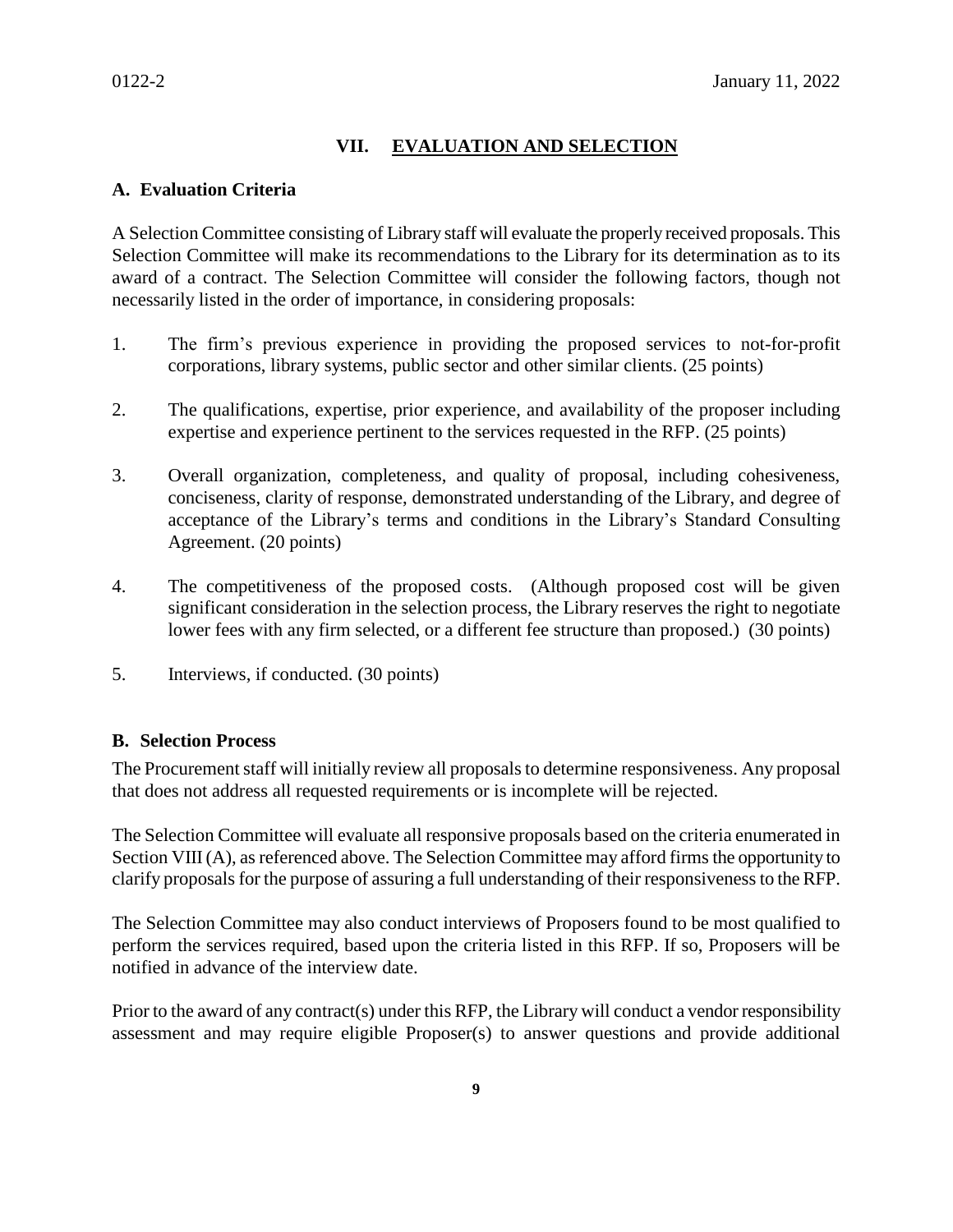information to supplement the information provided in the Vendor Responsibility Questionnaire to assist the Library in making such a determination.

Proposers will be notified in writing once a proposal has been selected.

# **VIII. PROPOSAL INSTRUCTIONS AND CONDITIONS**

# **A. Limitations**

- 1. This RFP does not commit the Library to award a contract, pay any costs incurred in the preparation of a response, or procure or contract for services of any kind whatsoever. The Library reserves the right, in its sole discretion, to accept or reject any or all proposals as a result of the RFP, to negotiate with any or all firms considered, and to cancel this RFP in whole or in part. The Library reserves the right to request additional information from all Proposers.
- 2. Proposers may be requested to clarify the contents of their proposals. Other than to provide such information as may be required by the Library, no Proposer will be allowed to alter its proposal or to add new information after the RFP due date.
- 3. Proposers may be required to participate in negotiations and to submit any price, technical or other revisions to its proposal which may result from such negotiations.
- 4. Proposers must fully execute the forms contained in Attachments 1 and 3 and submit them with its proposal.
- 5. All material submitted in response to this RFP will become the sole property of the Library.

#### **B. Proposal Submission**.

- 1. Proposals must include a cover letter indicating the mailing address of the office from which the proposal was submitted, the name and email address of the individual who will represent the firm as the primary contact person for the proposal, and the telephone and facsimile numbers of the primary contact person.
- 2. Non-responsive proposals include, but are not limited to, those that:
	- (a) do not conform to the RFP requirements and instructions;
	- (b) are conditional; or
	- (c) contain a material omission(s).

The Library may waive minor informalities or irregularities in a proposal that are merely a matter of form and not substance, the correction of which would not be prejudicial to other proposers.